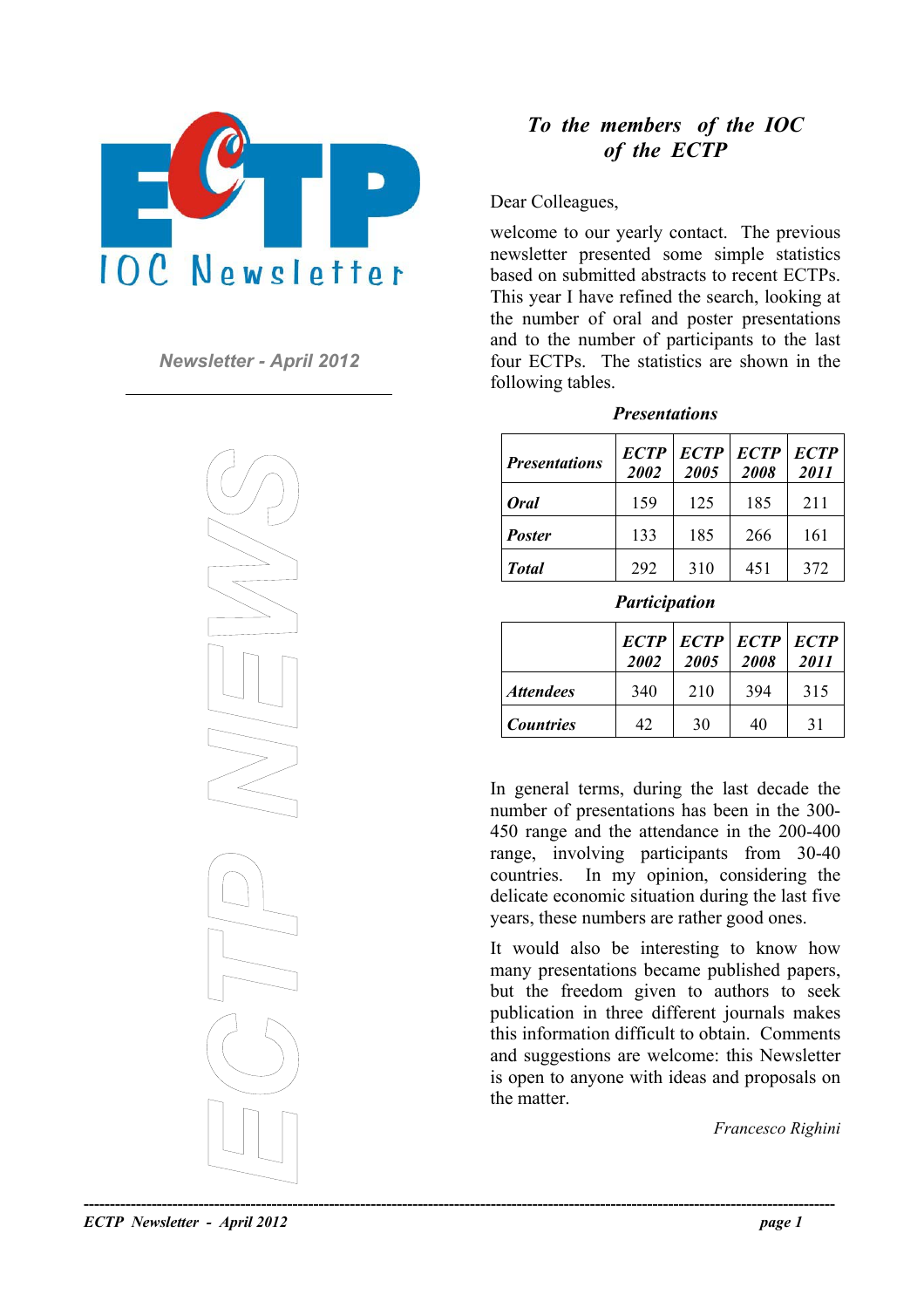

## **19th European Conference on Thermophysical Properties**

Thessaloniki, Greece August  $28^{th}$  – September  $1^{st}$  2011 *http://19ectp.cheng.auth.gr/* 

The 19<sup>th</sup> European Conference on Thermophysical Properties was successfully held during August 28 - September 1, 2011 in Thessaloniki, Greece. Although the initial number of registrations through the web site was 550, the total attendance to the conference was 315 persons. There were participants from all over the world with a geographical breakdown as shown in Table 1.

## **Table 1.** Geographical breakdown of 19<sup>th</sup> ECTP participants.

| <b>Europe</b>  | (177) |
|----------------|-------|
| Austria        | 4     |
| Belgium        | 5     |
| Czech Republic | 9     |
| Denmark        | 3     |
| Estonia        |       |
| France         | 20    |
| Germany        | 37    |
| Greece         | 18    |
| Hungary        |       |
| Italy          | 9     |
| Poland         | 7     |

| Portugal                    | 10             |  |
|-----------------------------|----------------|--|
| Romania                     | 1              |  |
| Russia                      | 22             |  |
| Serbia                      | $\mathbf{1}$   |  |
| Slovakia                    | 6              |  |
| Spain                       | 16             |  |
| Switzerland                 | 1              |  |
| U.K.                        | 6              |  |
| Asia                        | (99)           |  |
| India                       | 6              |  |
| Iran                        | 1              |  |
| Japan                       | 38             |  |
| P.R. China                  | 39             |  |
| South Korea                 | 13             |  |
| Tajikistan                  | $\overline{2}$ |  |
| <b>North America</b>        | (29)           |  |
| Canada                      | 2              |  |
| Mexico                      | 11             |  |
| U.S.A.                      | 16             |  |
| <b>South America</b><br>(7) |                |  |
| <b>Brazil</b>               | 5              |  |
| Colombia                    | $\overline{2}$ |  |
| Australia                   | (3)            |  |
| Australia                   | 3              |  |

The conference started with three interesting plenary lectures given by the following distinguished scientists:

- Professor J.P. Martin Trusler (Imperial College, London, U.K.)

*"Thermophysical properties of mixtures containing CO<sub>2</sub> for applications in carbon storage and enhanced oil recovery"* 

- Dr. Antony R. H. Goodwin (Schlumberger Technology Corporation, Sugar Land, U.S.A.)